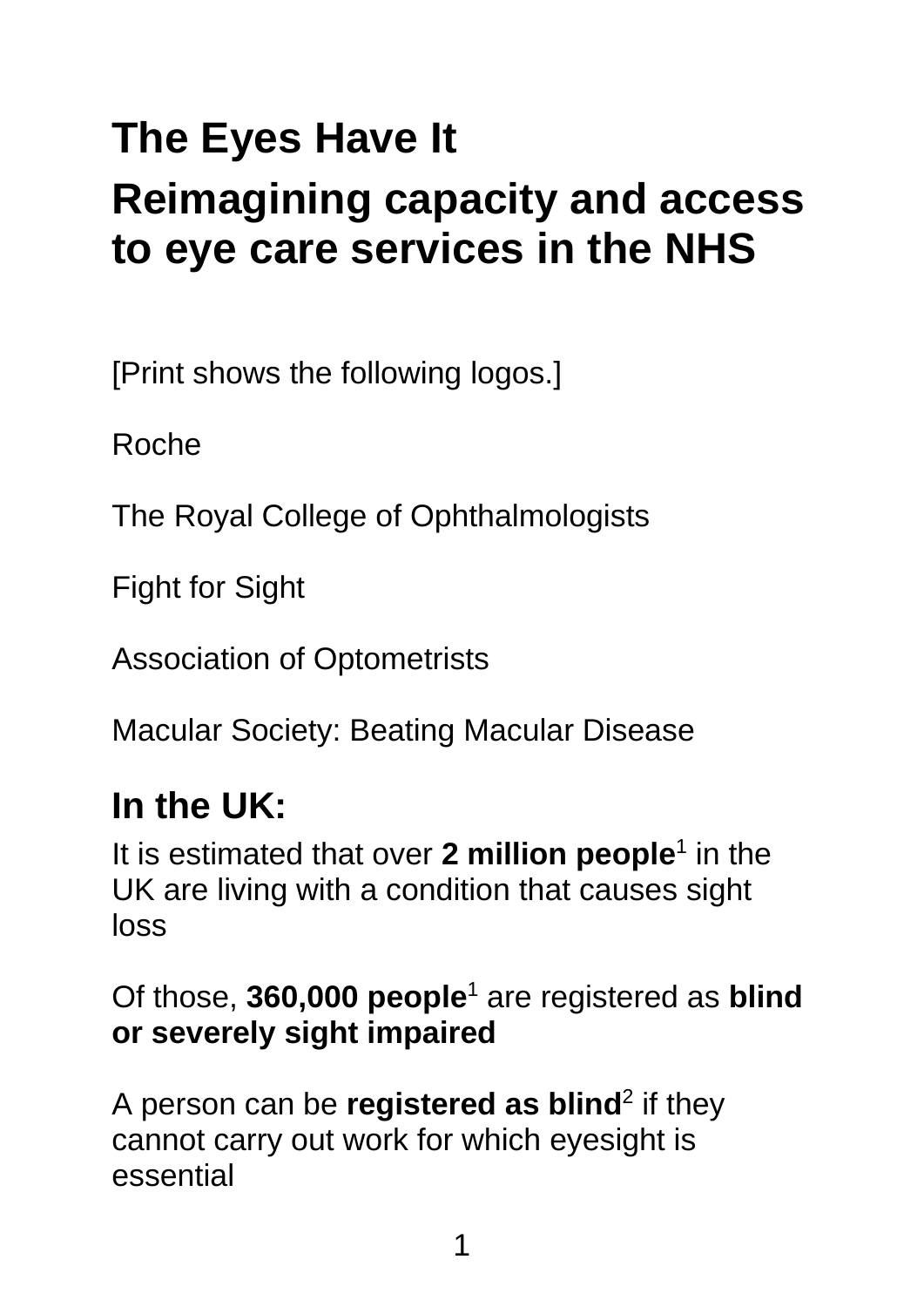A person may be **registered as partially sighted** if they are substantially and permanently impacted 'by defective vision, caused by congenital defect or illness or injury'<sup>3</sup>

Eye conditions have been calculated to cost the UK economy £25.2 billion per year<sup>4</sup> ...

... this is predicted to rise to £33.5 billion by 2050<sup>4</sup>

84% of the economic costs of sight loss lie **outside the health and social care system**<sup>5</sup>

### **Vision loss: the facts**

Vision loss – the partial or complete loss of vision – can be devastating. It can put huge limits on how full a life people can lead.<sup>6</sup>

The leading causes of vision impairment globally  $are^{-7}$ 

- uncorrected refractive errors
- age-related macular degeneration
- diabetic retinopathy
- corneal opacity
- cataracts
- glaucoma
- trachoma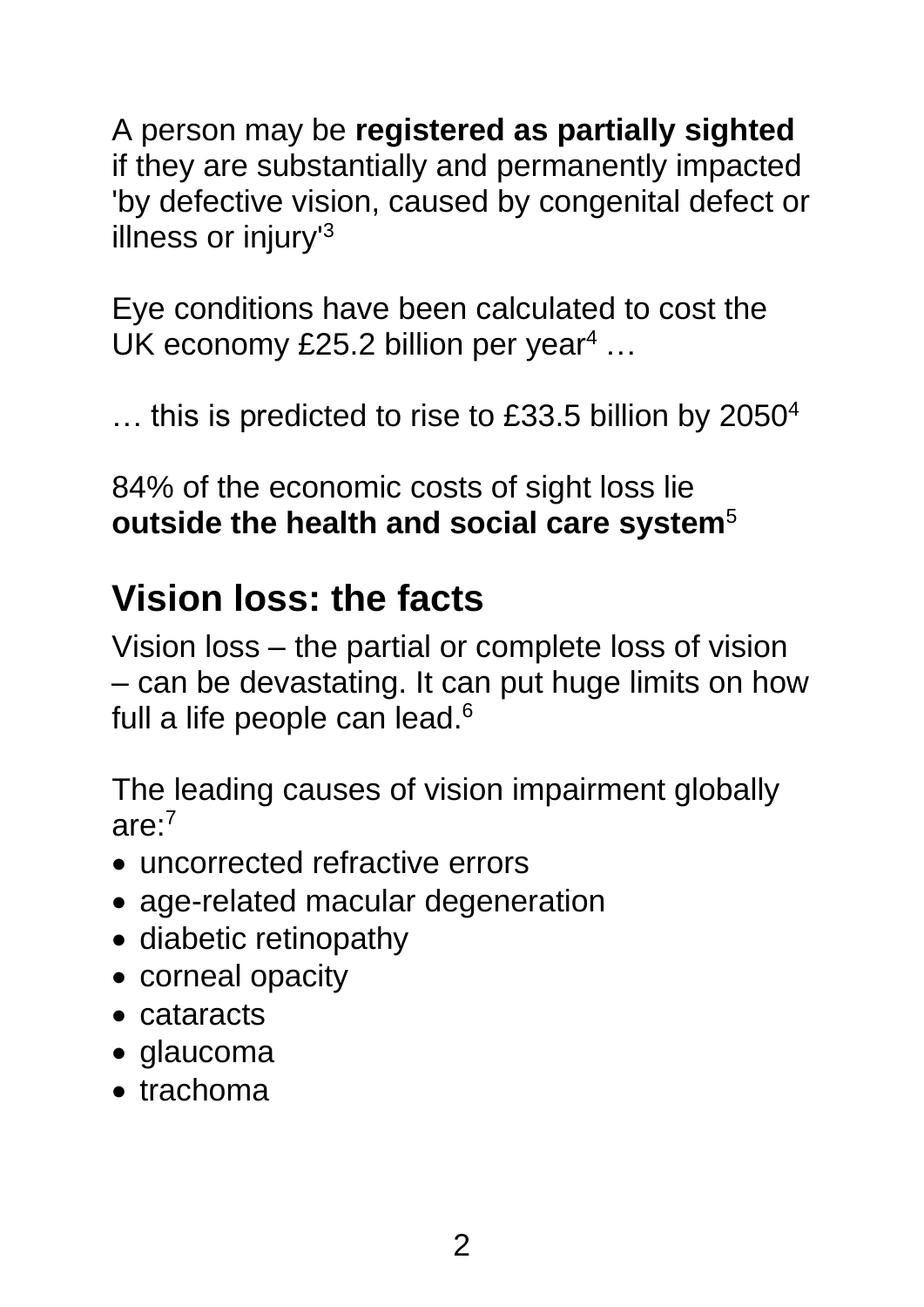### **Demand for NHS Eye Care**

Ophthalmology is the busiest outpatient speciality in the NHS, with **7.9 million attendances** in 2019/20<sup>8</sup>

1 in 10 patients awaiting specialist treatment were in Ophthalmology as of January 2022<sup>9</sup>

Sight Loss must be treated quickly<sup>10</sup> to prevent worsening of vision

Depending on the person's condition, they may be eligible for pharmaceutical treatments, laser treatments or surgery<sup>11</sup>

In recent years, demand for eye services has risen rapidly, with referrals from primary care up by 12% since 2013/14<sup>12</sup>

Partly as a result of the COVID-19 pandemic, some patients are facing six-month waiting lists to access care<sup>13</sup>

#### **Delays to treatment have negative**

**consequences** – 22 people a month will suffer severe or permanent sight loss resulting from delays to follow up care<sup>14</sup>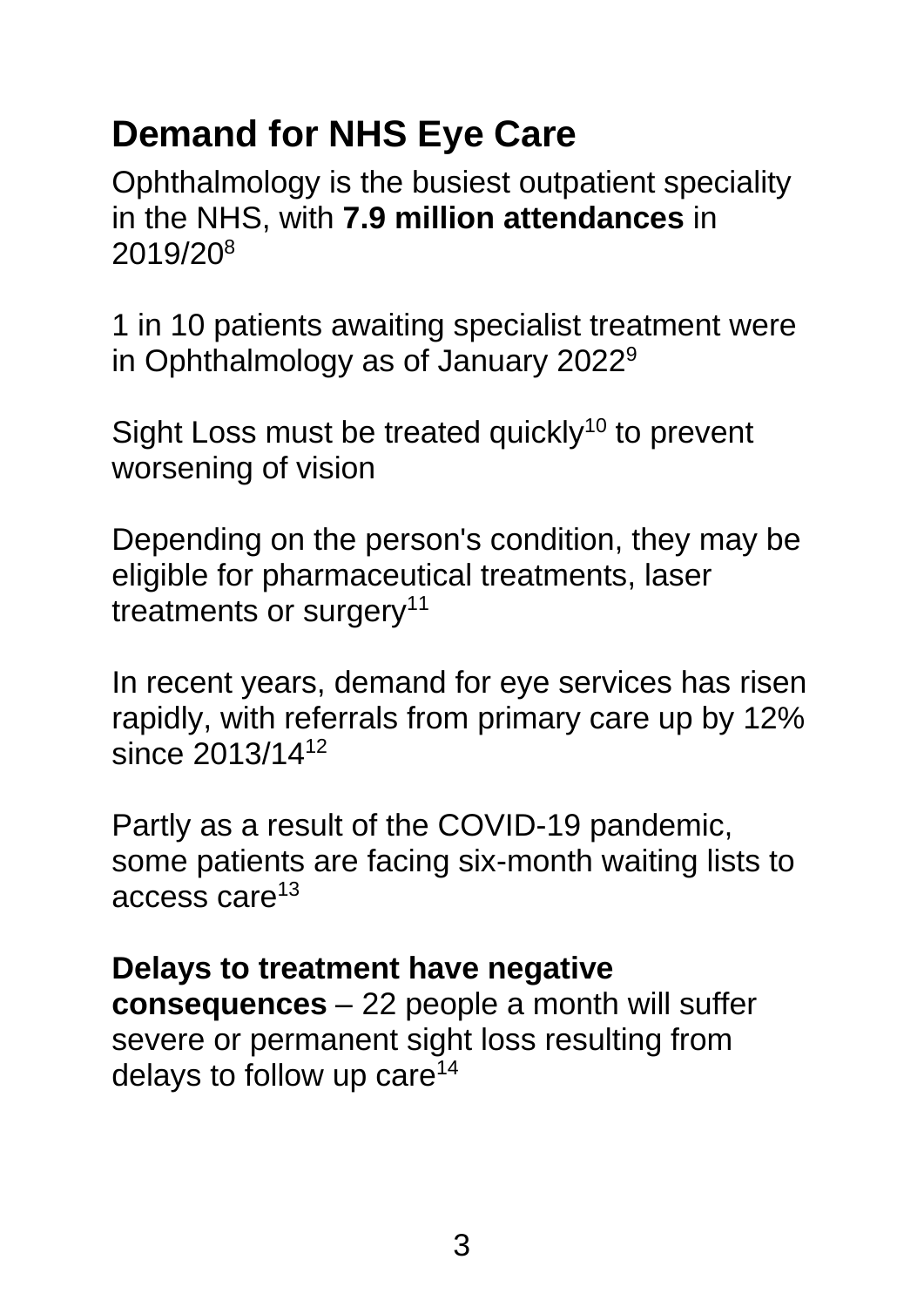### **Burden of treatment for patients**

Adherence to medications and appointments is crucial for reducing avoidable vision loss<sup>15</sup>

Some chronic eye conditions demand long term monitoring and treatment, requiring regular contact with eye services, sometimes as frequently as every month<sup>16</sup>

Some appointments can take up to 12 hours<sup>17</sup> of a patient's time including **preparation, travel, waiting times and post appointment recovery.** This places a large burden on the patient<sup>18</sup>

What is more, ocular injections in particular are often a source of **anxiety**<sup>19</sup> for patients with retinal diseases

**Fear of injections** is one of the most frequent reasons to discontinue treatment<sup>19</sup>

### **Steps to transform eye services to preserve sight**

The **shortage of capacity** in hospital eye services could be alleviated by: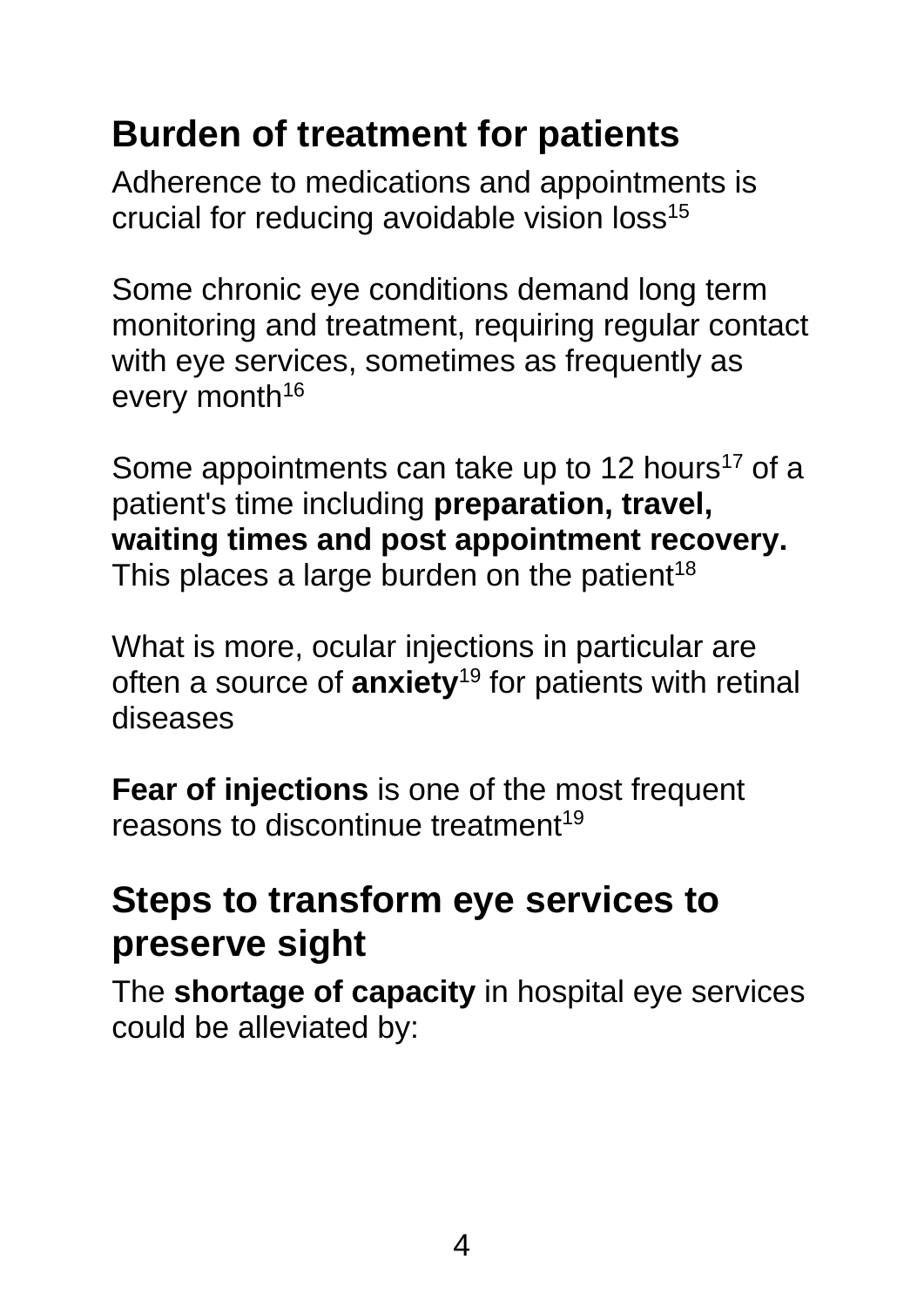#### **Resolving the shortage in the ophthalmology workforce**

A 2018 census by the Royal College of Ophthalmologists found a severe shortage of eye doctors in the UK, with 230 extra consultants and 204 staff and associate specialist posts required over two years.<sup>20</sup> This could involve accelerating the number of trainees and upskilling nurses and HCPs.

#### **Avoiding unnecessary referrals to hospital eye services**

One study found that 37% of referrals from community optometry to secondary care ophthalmology services were unnecessary.<sup>21</sup> More recently, Moorfields Eye Hospital piloted a cloud-based triage service and by reviewing patient data after referral found that 52% (54 out of 103) of patients did not require specialist referral.<sup>22</sup>

#### **Improving integration between primary, community and hospital eye services**

Greater integration between pathways is believed to reduce variation and duplication, $23$  ensuring services are co-ordinated<sup>24</sup> and patients are seen at the right place and at the right time. Emerging integrated models of care can provide a framework of optometry practices to help alleviate backlogs in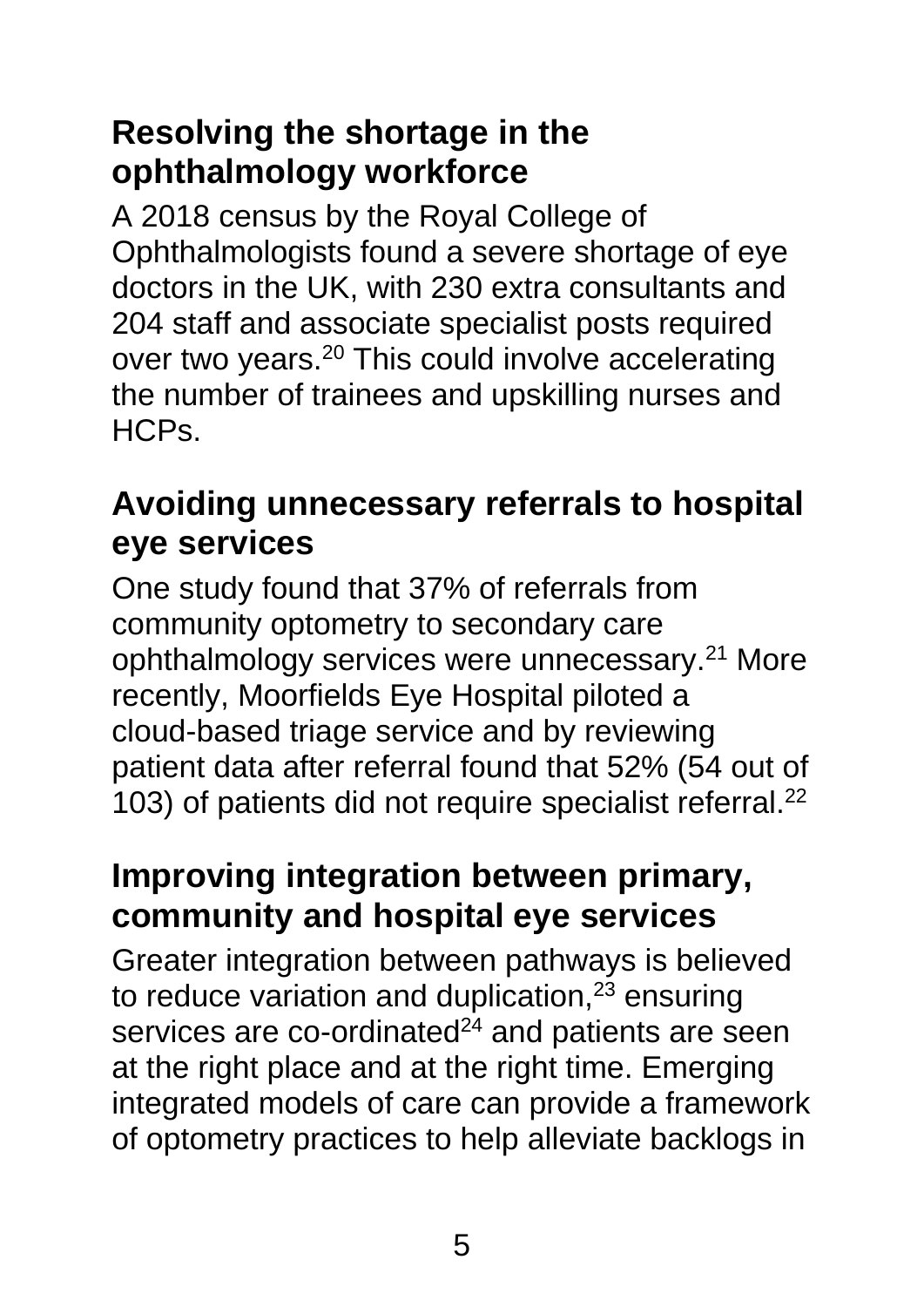eye care by supporting with diagnosis and treatment in the high street primary care setting.

### **Making optimal use of data**

Eye care services would benefit from increased use of technology and better digital communication between HCPs working across ophthalmology and optometry.<sup>25</sup>

### **The Eyes Have It**

**The Eyes Have It** is a partnership to promote and champion eye health. These policy proposals are jointly supported by these organisations:

**Roche** is a pioneer in pharmaceuticals and diagnostics, focused on advancing science to improve people's lives. Roche believes that more can and should be done to improve and protect vision.

**The Macular Society** is the charity dedicated to beating the fear and isolation of macular disease, by funding world-class research, and providing the best advice and support to those affected by macular conditions.

**Fight for Sight** is the leading UK charity dedicated to stopping sight loss through pioneering research. We want to create a future everyone can see.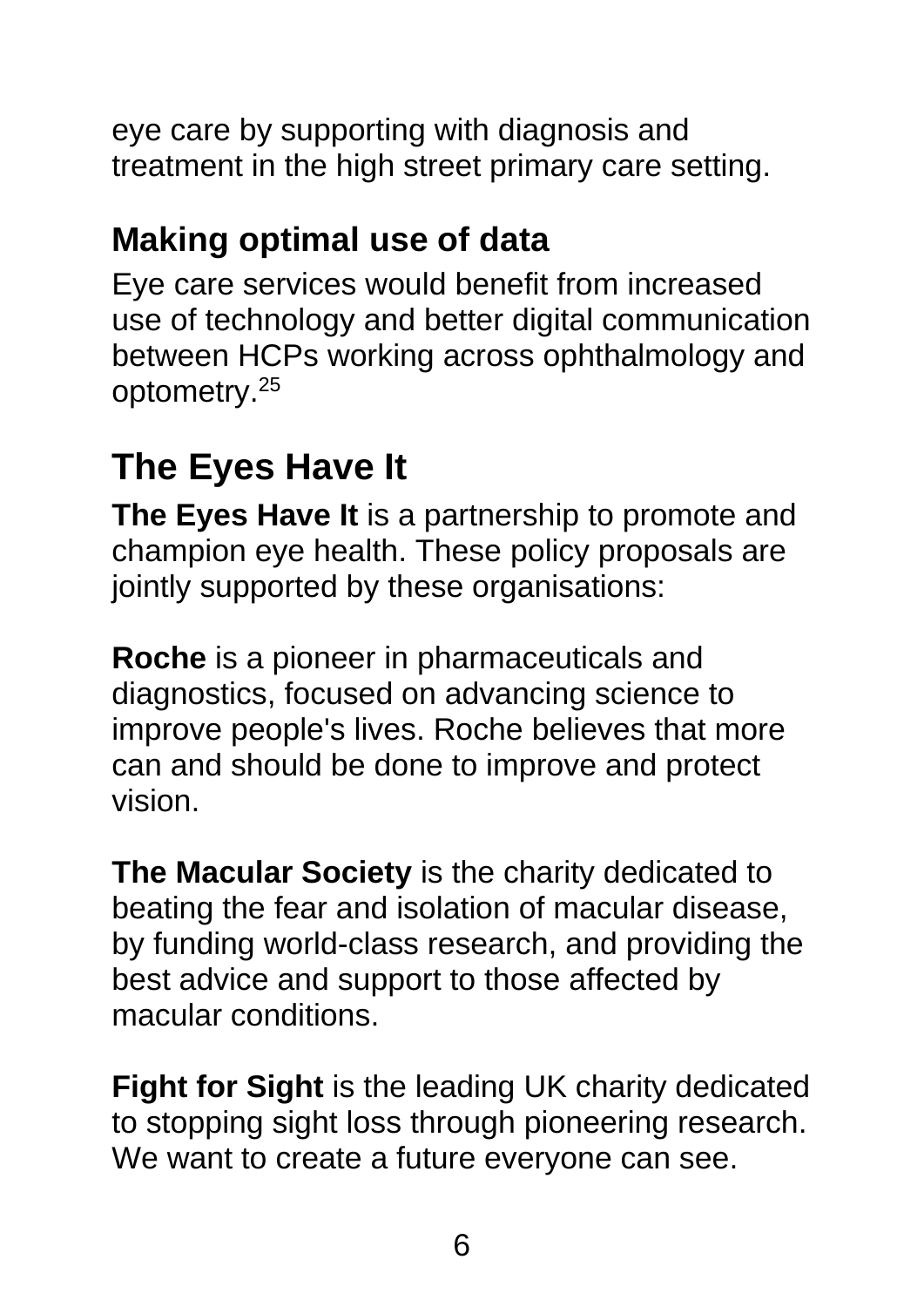**The Association of Optometrists** is the leading representative membership organisation for optometrists in the United Kingdom. It supports over 82% of practising optometrists to fulfil their professional roles to protect the nation's eye health.

**The Royal College of Ophthalmologists** is the professional body for ophthalmologists in the UK, committed to developing and promoting the highest standards of patient care.

### **References**

1. [NHS.uk,](http://nhs.uk/) Vision Loss; [https://nhs.uk/](https://nhs.uk/%0bconditions/vision-loss) [conditions/vision-loss](https://nhs.uk/%0bconditions/vision-loss)

2. Eyecare Trust, Registering as blind or partially sighted; [https://www.eyecaretrust.org.uk/](https://www.eyecaretrust.org.uk/%0bview.php?item_id=56) [view.php?item\\_id=56](https://www.eyecaretrust.org.uk/%0bview.php?item_id=56)

3. RNIB, Registering Sight Loss, [https://www.rnib.org.uk/eye-health/registering](https://www.rnib.org.uk/eye-health/registering-%0byour-sight-loss)[your-sight-loss](https://www.rnib.org.uk/eye-health/registering-%0byour-sight-loss)

4. Fight for Sight, Time To Focus, September 2020; [https://www.fightforsight.org.uk/media/](https://www.fightforsight.org.uk/media/%0b3302/time-to-focus-report.pdf) [3302/time-to-focus-report.pdf](https://www.fightforsight.org.uk/media/%0b3302/time-to-focus-report.pdf)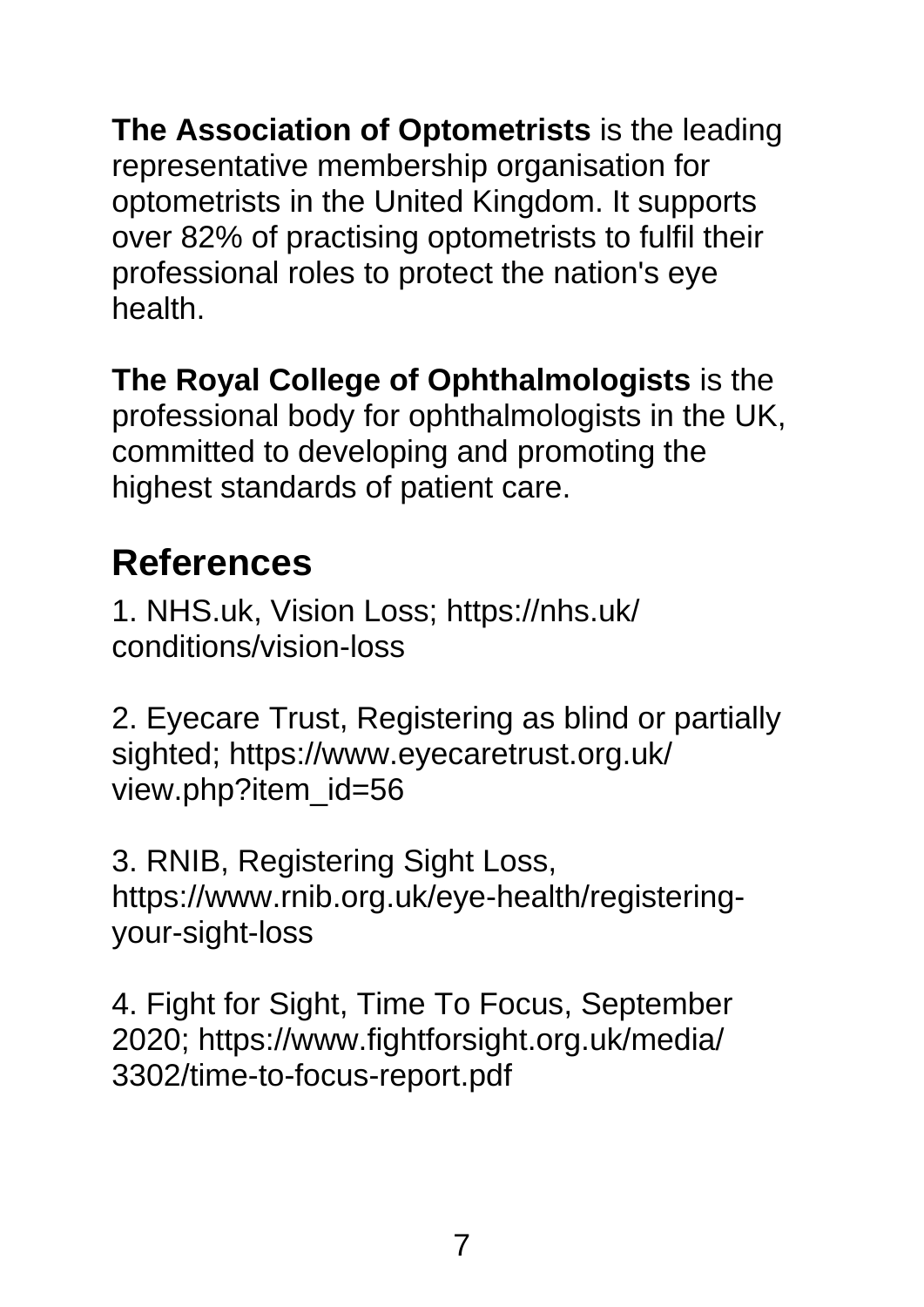5. Fight for Sight, Time To Focus, September 2020; [https://www.fightforsight.org.uk/media/](https://www.fightforsight.org.uk/media/%0b3302/time-to-focus-report.pdf) [3302/time-to-focus-report.pdf](https://www.fightforsight.org.uk/media/%0b3302/time-to-focus-report.pdf)

6. Royal National Institute of Blind People, Coming to terms with sight loss; [https://www.rnib.org.uk/](https://www.rnib.org.uk/%0brecently-diagnosed/coming-terms-sight-loss) [recently-diagnosed/coming-terms-sight-loss](https://www.rnib.org.uk/%0brecently-diagnosed/coming-terms-sight-loss)

7. World Health Organization, Blindness and vision impairment; [https://www.who.int/news-room/](https://www.who.int/news-room/%0bfact-sheets/detail/blindness-and-visual-impairment) [fact-sheets/detail/blindness-and-visual-impairment](https://www.who.int/news-room/%0bfact-sheets/detail/blindness-and-visual-impairment)

8. Data on file at NHS Digital, Hospital Outpatient Activity 2019-20, 8th October 2020, Hospital Outpatient Activity, 2019-20: All attendances; [https://digital.nhs.uk/data-and-information/](https://digital.nhs.uk/data-and-information/%0bpublications/statistical/hospital-outpatient-activity/%0b2019-20) [publications/statistical/hospital-outpatient-activity/](https://digital.nhs.uk/data-and-information/%0bpublications/statistical/hospital-outpatient-activity/%0b2019-20) [2019-20](https://digital.nhs.uk/data-and-information/%0bpublications/statistical/hospital-outpatient-activity/%0b2019-20)

9. Data on file at NHS England, Consultant-led Referral to Treatment Waiting Times Data 2021-22, Incomplete Commissioner Jan22, (March 2022); [https://www.england.nhs.uk/statistics/](https://www.england.nhs.uk/statistics/%0bwp-content/uploads/sites/2/2022/03/Incomplete-%0bCommissioner-Jan22-XLS-7186K-22998.xls) [wp-content/uploads/sites/2/2022/03/Incomplete-](https://www.england.nhs.uk/statistics/%0bwp-content/uploads/sites/2/2022/03/Incomplete-%0bCommissioner-Jan22-XLS-7186K-22998.xls)[Commissioner-Jan22-XLS-7186K-22998.xls](https://www.england.nhs.uk/statistics/%0bwp-content/uploads/sites/2/2022/03/Incomplete-%0bCommissioner-Jan22-XLS-7186K-22998.xls)

10. Macular Society, Treatments; [https://www.macularsociety.org/diagnosis](https://www.macularsociety.org/diagnosis-%0btreatment/treatments/)[treatment/treatments/](https://www.macularsociety.org/diagnosis-%0btreatment/treatments/)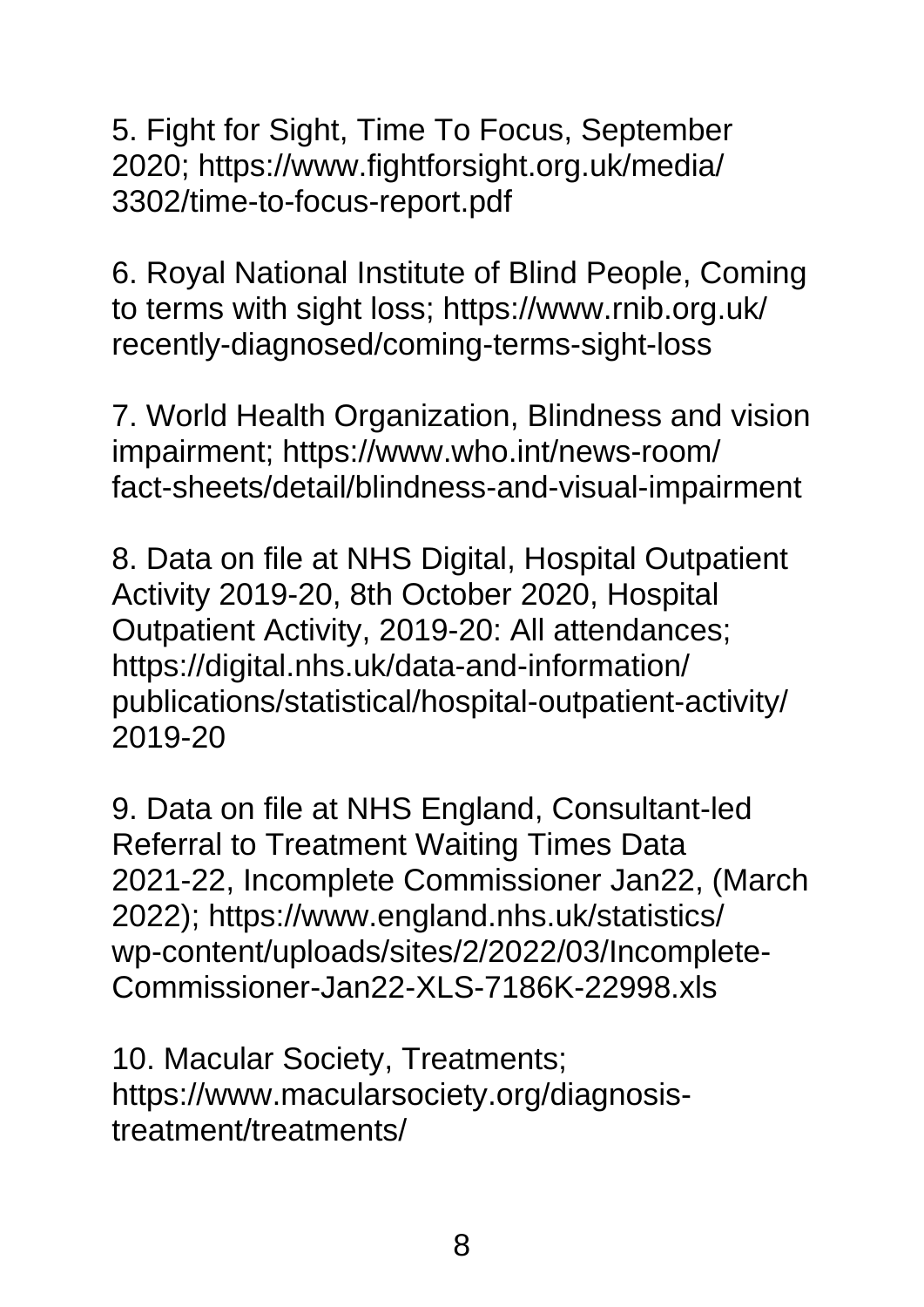11. Macular Society, Treatments; [https://www.macularsociety.org/diagnosis](https://www.macularsociety.org/diagnosis-%0btreatment/treatments/)[treatment/treatments/](https://www.macularsociety.org/diagnosis-%0btreatment/treatments/)

12. NHS Getting It Right First Time, Ophthalmology, GIRFT Programme National Specialty Report, Carrie MacEwen, Alison Davis and Lydia Chang, December 2019, [https://gettingitrightfirsttime.co.uk/wp-content/](https://gettingitrightfirsttime.co.uk/wp-content/%0buploads/2019/12/OphthalmologyReportGIRFT19P-FINAL.pdf) [uploads/2019/12/OphthalmologyReportGIRFT19P-](https://gettingitrightfirsttime.co.uk/wp-content/%0buploads/2019/12/OphthalmologyReportGIRFT19P-FINAL.pdf)[FINAL.pdf](https://gettingitrightfirsttime.co.uk/wp-content/%0buploads/2019/12/OphthalmologyReportGIRFT19P-FINAL.pdf)

13. Moorfields Eye Hospital NHS Foundation Trust, Ophthalmological Risk Stratification & Implementation Guidance; https://www.rcophth. ac.uk/wp-content/uploads/2020/03/Moorfields-Ophthalmic-Risk-Stratification-Implementation-Guideline-V2.0.pdf

14. Healthcare Safety Investigation Branch, Latest HSIB report highlights 'devastating' impact of delays and pressure on national glaucoma services, January 2020; [https://www.hsib.org.uk/](https://www.hsib.org.uk/%0bnews-and-events/latest-hsib-report-highlights-%0bdevastating-impact-of-delays-and-pressure-on-%0bnational-glaucoma-services/) [news-and-events/latest-hsib-report-highlights](https://www.hsib.org.uk/%0bnews-and-events/latest-hsib-report-highlights-%0bdevastating-impact-of-delays-and-pressure-on-%0bnational-glaucoma-services/)[devastating-impact-of-delays-and-pressure-on](https://www.hsib.org.uk/%0bnews-and-events/latest-hsib-report-highlights-%0bdevastating-impact-of-delays-and-pressure-on-%0bnational-glaucoma-services/)[national-glaucoma-services/](https://www.hsib.org.uk/%0bnews-and-events/latest-hsib-report-highlights-%0bdevastating-impact-of-delays-and-pressure-on-%0bnational-glaucoma-services/)

15. Clinical Ophthalmology, Decreasing Avoidable Vision Loss: Identifying Antecedents of Adherence, Alan R Morse, William H Seiple,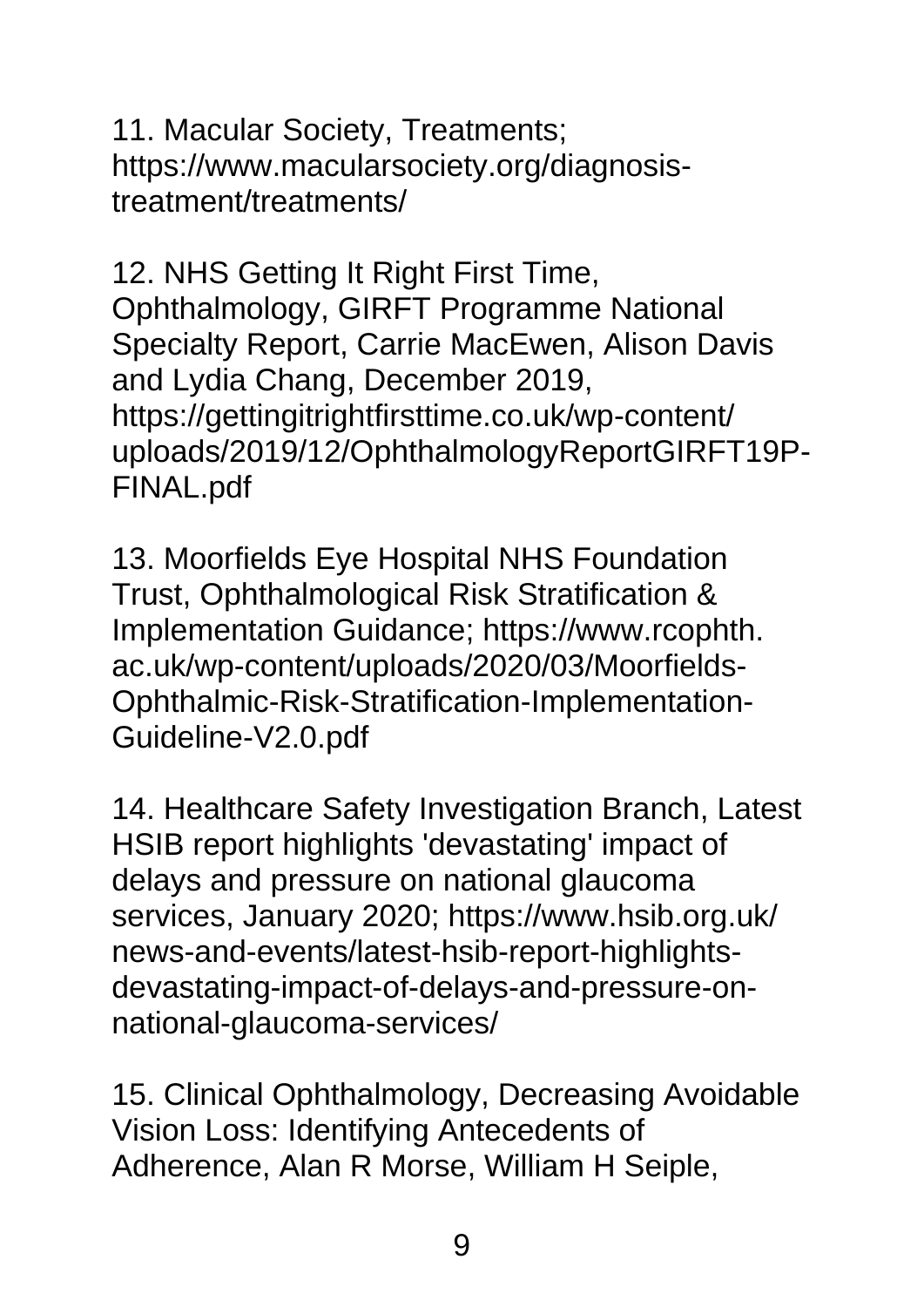November 2020; 14: 3735–3739; [https://www.ncbi.nlm.nih.gov/pmc/articles/](https://www.ncbi.nlm.nih.gov/pmc/articles/%0bPMC7648526/) [PMC7648526/](https://www.ncbi.nlm.nih.gov/pmc/articles/%0bPMC7648526/)

16. Macular Society, Treatments; [https://www.macularsociety.org/diagnosis](https://www.macularsociety.org/diagnosis-%0btreatment/treatments/)[treatment/treatments/](https://www.macularsociety.org/diagnosis-%0btreatment/treatments/)

17. American Journal of Ophthalmology, Disease Burden in the Treatment of Age-Related Macular Degeneration: Findings From a Time-and-Motion Study, Jonathan L Prenner, Lawrence S Halperin, Catherine Rycroft, Susan Hogue, Zinaria Williams Liu, Robert Seibert, October 2015; [https://pubmed.ncbi.nlm.nih.gov/26142721/](http://https/pubmed.ncbi.nlm.nih.gov/26142721/)

18. Clinical Ophthalmology, Impact of injection therapy on retinal patients with diabetic macular edema or retinal vein occlusion, Sobha Sivaprasad, Sesan Oyetunde, May 2016; [https://pubmed.ncbi.nlm.nih.gov/27307696/](http://https/pubmed.ncbi.nlm.nih.gov/27307696/)

19. Turkish Journal of Ophthalmology, Factors Affecting Compliance to Intravitreal Anti-Vascular Endothelial Growth Factor Therapy in Patients with Age-Related Macular Degeneration, Onur Polat, Sibel İnan, Serkan Özcan, Mustafa DoÄŸan, Tuncay Küsbeci, Güliz Fatma Yavaş, Ümit Übeyt İnan, August 2017; https://pubmed.ncbi.nlm. nih.gov/28845324/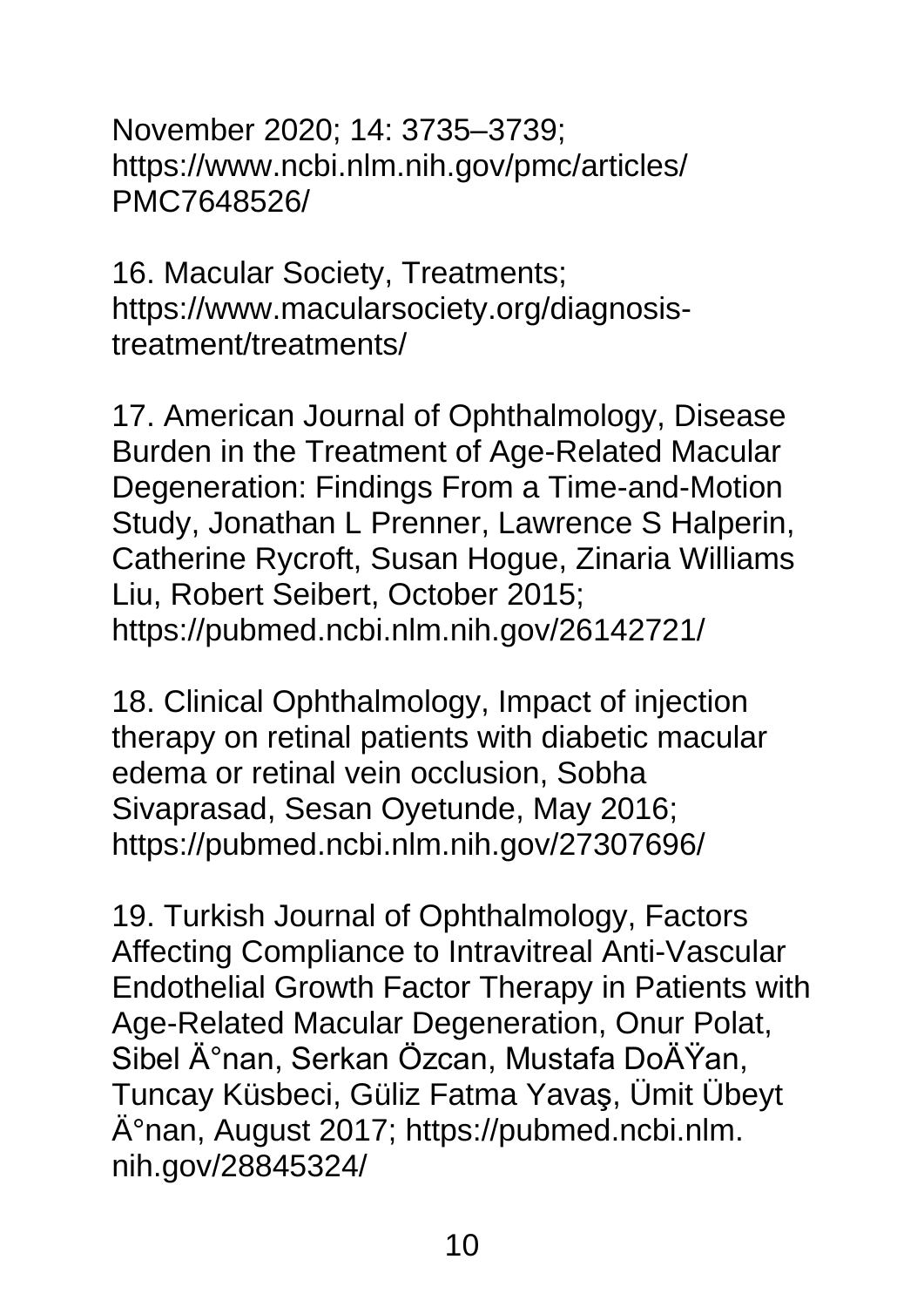20. Royal College of Ophthalmologists, New RCOphth Workforce Census illustrates the severe shortage of eye doctors in the UK, January 2019; [https://www.rcophth.ac.uk/2019/01/new-rcophth](https://www.rcophth.ac.uk/2019/01/new-rcophth-%0bworkforce-census-illustrates-the-severe-shortage-%0bof-eye-doctors-in-the-uk/)[workforce-census-illustrates-the-severe-shortage](https://www.rcophth.ac.uk/2019/01/new-rcophth-%0bworkforce-census-illustrates-the-severe-shortage-%0bof-eye-doctors-in-the-uk/)[of-eye-doctors-in-the-uk/](https://www.rcophth.ac.uk/2019/01/new-rcophth-%0bworkforce-census-illustrates-the-severe-shortage-%0bof-eye-doctors-in-the-uk/)

21. National Library of Medicine, Impact of direct electronic optometric referral with ocular imaging to a hospital eye service, J R Cameron 1, S Ahmed, P Curry, G Forrest, R Sanders; May 2009; [https://pubmed.ncbi.nlm.nih.gov/18600247/](http://https/pubmed.ncbi.nlm.nih.gov/18600247/)

22. British Journal of Ophthalmology, Implementation of a cloud-based referral platform in ophthalmology: making telemedicine services a reality in eye care, Christoph Kern, Dun Jack Fu, Karsten Kortuem, Josef Huemer, David Barker, Alison Davis, Konstantinos Balaskas, Pearse A Keane, Tom McKinnon, Dawn A Sim; February 2020; [https://bjo.bmj.com/content/104/3/312](http://https/bjo.bmj.com/content/104/3/312)

23. The College of Optometrists, Capacity issues within ophthalmology are real and current, David Parkins FCOptom, July 2016; https://www.collegeoptometrists.org/the-college/blogs/capacity-issueswithin-ophthalmology-.html

24. The College of Optometrists, Ophthalmology and Optometry: Our vision for safe and